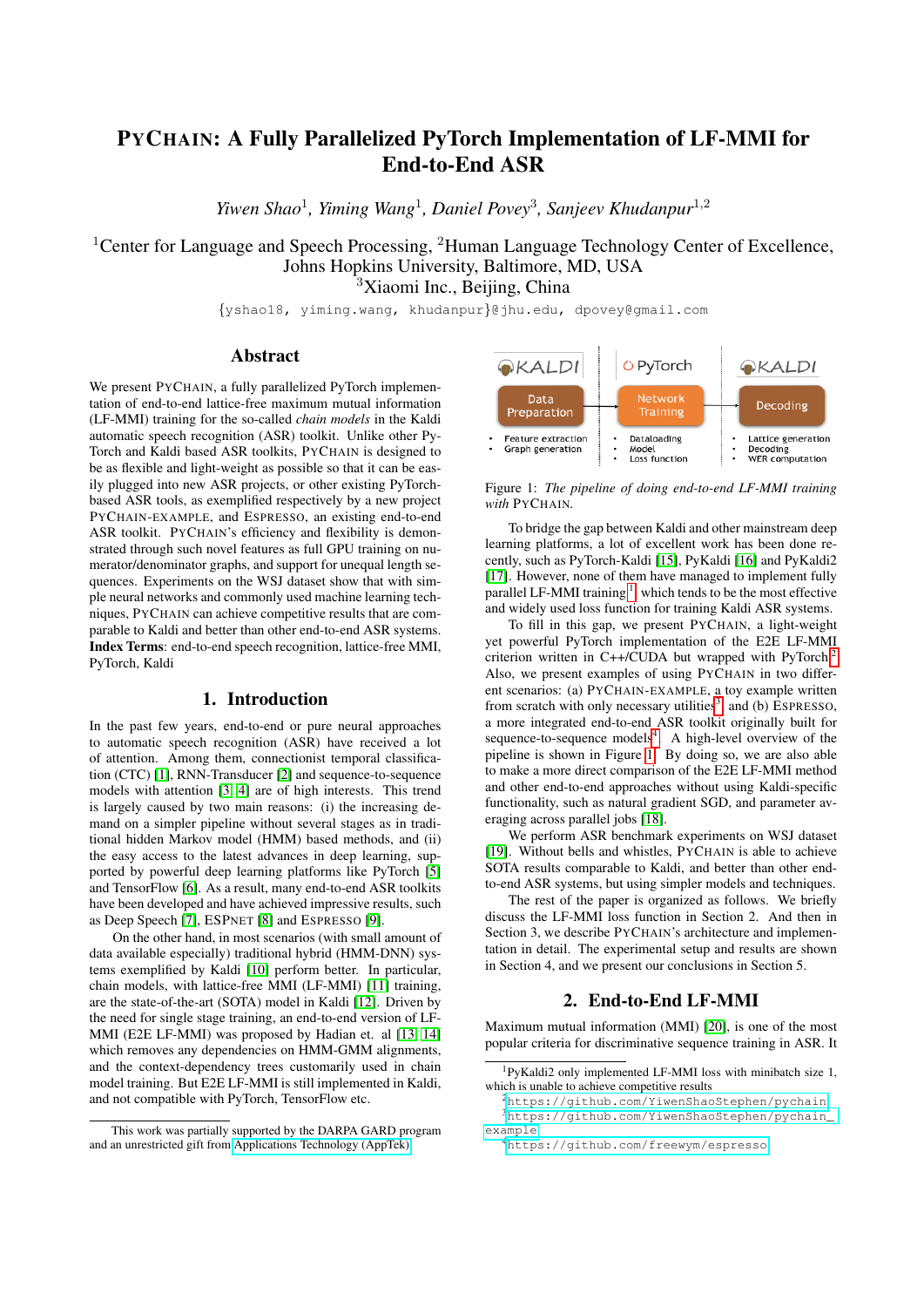takes into account the entire word-sequence (utterance) holistically in the objective instead of only considering individual frames, as in frame-level functions. It aims to maximize the *ratio* of the probability of the acoustics and reference transcription to that of the acoustics and all other possible transcriptions.

When MMI was first proposed, the marginal probability over all possible transcriptions was approximated using N-best lists, and later using lattices [\[21,](#page-4-20) [22\]](#page-4-21). Subsequently, Povey et. al [\[11\]](#page-4-10) proposed lattice-free MMI (LF-MMI) training by utilizing an n-gram phone language model for the *denominator* computation. But they still require an alignment for the *numerator* computation. Hadian et. al [\[13,](#page-4-12) [14\]](#page-4-13) extended LF-MMI training to not rely on any alignment, or even context-dependency trees, from a bootstrap model, such as an HMM-GMM system. In this work, we will mainly focus on this end-to-end (alignment-free) version of LF-MMI training.

#### 2.1. LF-MMI Loss

For one utterance, MMI objective can be formulated as:

<span id="page-1-0"></span>
$$
F_{MMI} = \log \frac{P(\mathbf{X}|\mathbf{W_r})P(\mathbf{W_r})}{\sum_{\mathbf{\hat{W}}} P(\mathbf{X}|\mathbf{\hat{W}})P(\mathbf{\hat{W}})} \tag{1}
$$

where X is the input frames sequence,  $W_r$  is the gold transcription of  $X$ , and  $\hat{W}$  is any possible transcription.

In LF-MMI [\[11\]](#page-4-10), a n-gram phone language model (LM) is integrated with the acoustic part to encode all possible word sequences into one single HMM graph called *denominator* graph  $\mathbb{G}_{den}$ . Thus, we can replace the denominator part in Eq. [\(1\)](#page-1-0) with  $P(X|\mathbb{G}_{den})$ .

Similarly, the numerator part in Eq. [\(1\)](#page-1-0) can be replaced with  $P(X|\mathbb{G}_{num})$  where  $\mathbb{G}_{num}$  is the numerator graph generated by composing the true transcript to the denominator graph  $\mathbb{G}_{den}$ . We will use *numerator* and *denominator* for short in this paper.

Extending to the corpus or batch level, we can get the final LF-MMI loss function as:

<span id="page-1-4"></span>
$$
F_{MMI} = \sum_{u=1}^{U} \log \frac{P(\boldsymbol{X}^{(u)} | \mathbb{G}_{num}^{(u)})}{P(\boldsymbol{X}^{(u)} | \mathbb{G}_{den}^{(u)})}
$$
(2)

#### 2.2. LF-MMI Derivatives

Another big advantage of MMI loss function is that, although seemly complicated, its derivatives can be finally reduced to the difference of occupation probability between numerator and denominator graphs[]:

<span id="page-1-5"></span>
$$
\frac{\partial F_{MMI}}{\partial \mathbf{y}^{(u)}(s)} = \gamma_{num}^{(u)}(s) - \gamma_{den}^{(u)}(s)
$$
(3)

where  $y_{(u)}$  is the network output of the u-th utterance, which we interpret as the log-likelihood for each state. And  $\gamma_{num}^{(u)}(s)$ and  $\gamma_{den}^{(u)}(s)$  are the state occupation probability of state s in the numerator and denominator graphs respectively, calculated by the Forward-Backward algorithm in HMM.

# 3. PYCHAIN

Our work consists of two separate parts. The first part is PY-CHAIN, namely, the loss function itself written in C++/CUDA and wrapped in Python for PyTorch. It has following key components as shown in Figure [2:](#page-1-1)

• *openfst binding*: Functions to read Kaldi numerator/denominator graphs stored as Finite State Transducers (FSTs) format and transform them into tensors.

<span id="page-1-1"></span>

| PyChain                         |  |                |      |  |  |
|---------------------------------|--|----------------|------|--|--|
| $C++/CUDA$                      |  | Python/PyTorch |      |  |  |
| openfst_binding pytorch_binding |  | graph          | loss |  |  |

Figure 2: *The layout of* PYCHAIN *modules.*

- *pytorch binding*: Functions for Forward-Backward computation.
- *graph.py*: Classes for HMM graphs (ChainGraph and ChainGraphBatch)
- *loss.py*: Loss function ChainLoss (nn. Module) and ChainFunction (autograd.Function)

The second part is about the examples of using PYCHAIN. In order to illustrate the easy-to-use property of PYCHAIN, we give examples on either writing a speech recognition project from scratch (i.e. PYCHAIN-EXAMPLE, which is similar to <code>PyTorch/examples</code><sup>[5](#page-1-2)</sup>), or plugging <code>PYCHAIN</code> into an integrated ASR toolkit like ESPRESSO. It only takes to write basic PyTorch utilities such as dataloaders, models and train/test scripts with minimal codes.

#### 3.1. Pipeline

As shown in Figure [1,](#page-0-4) we take advantage of both Kaldi and Py-Torch to form a full recipe for an end-to-end ASR task. We do data preparations and final decoding in Kaldi for efficiency and consistency, but all other parts in PyTorch. Data preparation includes both feature extraction (e.g. MFCC) and numerator/denominator graph (FSTs) generation. Please note that, because there is no need for alignment in the E2E LF-MMI, we will not do any HMM-GMM pre-training in this stage. After all data is prepared, we go to PyTorch for dataloading and network training, which we will show in details below. After the model is trained and saved, we will load the data and model in PyTorch and then do a forward pass to get the output (posterior). They will be either piped to Kaldi for decoding on the fly, or dumped to the disk and then decoded afterwards.

#### 3.2. Input Data

As in many other ASR toolkits [\[8,](#page-4-7) [9\]](#page-4-8), we use Kaldi for data preparation. Both acoustic features and numerator/denominator graphs (FSTs) will be saved in scp/ark format by Kaldi. We use kaldi io<sup>[6](#page-1-3)</sup> to read matrix data like input features as numpy arrays and then transform them into PyTorch Tensors. For FSTs, we write our own functions in C++ based on *OpenFST* [\[23\]](#page-4-22) and then bind it with Python using *pybind* [\[24\]](#page-4-23), so that all these functions can be called in Python seamlessly.

#### 3.3. Numerator & Denominator Graphs

As shown in Eq. [\(2\)](#page-1-4), HMM graphs are used as supervision in LF-MMI. We follow Kaldi's practice of using probability distribution function (pdf) to estimate the likelihood [\[10\]](#page-4-9) of an HMM emission. As a result, both the network output and the occupation probability in Eq. [\(3\)](#page-1-5) will be computed with respect to a

<span id="page-1-2"></span><sup>5</sup><https://github.com/pytorch/examples>

<span id="page-1-3"></span><sup>6</sup>[https://github.com/vesis84/](https://github.com/vesis84/kaldi-io-for-python)

[kaldi-io-for-python](https://github.com/vesis84/kaldi-io-for-python)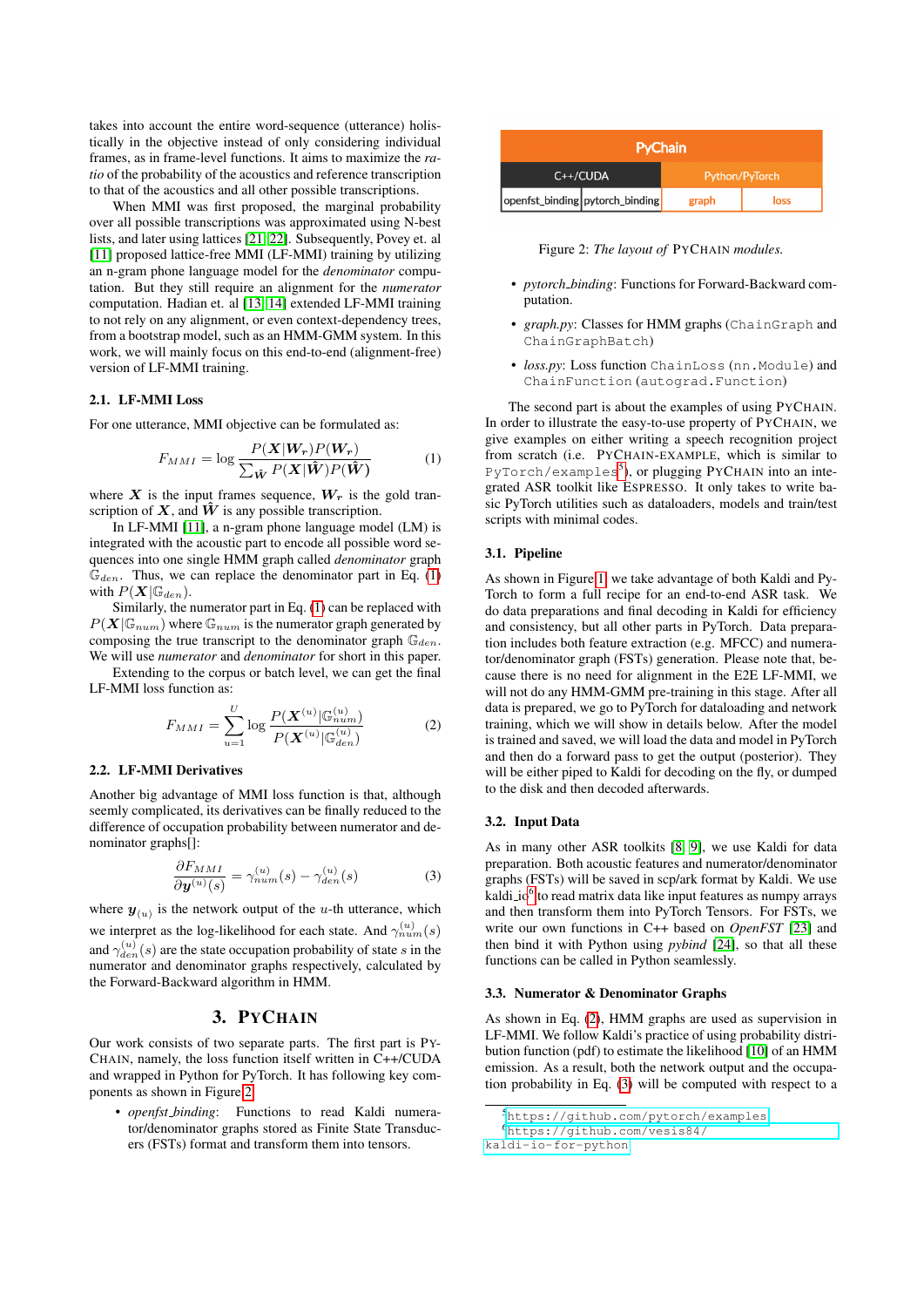pdf-index (pdf-id) instead of an HMM state. And a typical transition in a HMM graph will be from a from-state  $s_f$  to a to-state  $s_t$  emitting a pdf-id d with a probability p. In this way, a dense transition matrix of an HMM graph will be of size  $(S, S, D)$ with transition probability  $p$  in each cell, where  $S$  is the total number of HMM states and  $D$  is the total number of pdf-ids.

However, due to the heavy minimization and pruning done in LF-MMI, both numerator and denominator graphs are very sparse. In PYCHAIN, we manage to represent numerator and denominator in a uniform way with a ChainGraph object G that is similar to the COO (Coordinate list) format for a sparse matrix:

- A transition  $T^i = \begin{bmatrix} s_f^i, & s_t^i, & d^i \end{bmatrix}$  where i is the index of the transition,  $s_f$  is the from-state and  $s_t$  is the to-state.  $d$  is the pdf-id on this transition. It basically denotes the coordinate of a transition.
- The forward transition matrix  $F_T = \begin{bmatrix} T^i \end{bmatrix}$  of size  $(I, 3)$ and forward transition probability vector  $F_p = \begin{bmatrix} p^i \end{bmatrix}$  of length  $I$  where  $I$  is the total number of transitions in a graph. They act like the coordinate list and value vector for a COO sparse matrix. They are denoted as  $F$  (meaning the "forward") as they are sorted in ascending order of the from-state  $s_f$ .
- The forward indices matrix  $F_I = [(I_{start}^s, I_{end}^s)]$  of size  $(S, 2)$  where  $I_{start}^s$  and  $I_{end}^s$  denote the start and end row index in  $F_T$ , between which are all transitions from  $s_f$ .

Similarly, we have another three tensors for backward transitions, namely,  $B_T$ ,  $B_P$  and  $B_I$ . They are equivalent to these forward ones except that they are sorted by  $s_t$ . They are arranged in this way for a quick indexing of any transition by its from/to state.

In the end, there is a unique initial state  $s_{init}$  for each graph and a final probability vector  $p_{final} = [p^s]$  of length S where  $p<sup>s</sup>$  is the probability of state s being the final state in this HMM graph.

As in most cases, LF-MMI will be trained with batches of utterance, we extend ChainGraph to its batch version, ChainGraphBatch. As its name suggests, it contains a batch of graphs and can be initialized by either a list of different ChainGraph objects (for numerators), or by a single ChainGraph object (for denominator). It has exact the same type of tensors as ChainGraph does, except that there is one more dimension for each of these tensors representing the batch dimension. And the default zero-padding is employed here when the sizes of these tensors differ.

#### 3.4. Forward-Backward Computations

We follow the basic routine suggested by PyTorch custom C++ and CUDA extensions guide to write kernels for ChainFunction.

Our implementation has following key features:

- Both numerator and denominator use the same piece of codes for forward-backward computation with full support for CPU/GPU computation.
- The computation is done in probability space instead of log-probability space by utilizing leaky HMM [\[11\]](#page-4-10) to solve underflow issues for both numerator and denominator.
- It supports variable lengths of sequences without doing mandatory silence padding or speed perturbation [\[25\]](#page-4-24) that was required by [\[13,](#page-4-12) [14\]](#page-4-13).

A detailed description of our implementation is shown in Algorithm [1.](#page-2-0) We only present Forward algorithm as Backward algorithm is similar to the forward pass and we will not repeat here. Also, for simplicity and clarity, we omit the leaky HMM and readers are referred to [\[11\]](#page-4-10) for details.

In Algorithm [1,](#page-2-0)  $L$  denotes the log-likelihood of pdf-ids along the sequences as the output from a neural network. It has size of  $(B, T, D)$ , where B is the batch size, T is the length and D is the total number of pdf-ids. We get a batch of variable lengths sequences by firstly sorting these sequences by their lengths in descending order and then do the zero-padding to the right. We use  $B_v(t)$  to denote the valid batch size at each sequence step  $t$  before any padding. For example, if there are 3 sequences of lengths  $(100, 99, 98)$  in a batch,  $B_v$  would be [3, 3,  $\cdots$ , 2, 1]. Forward trellis is represented by  $\alpha$  of size  $(B, T + 1, S)$ . Finally, we sum over the probability of each state in the final step of  $\alpha$  to get the output O of the forward algorithm, which is  $\log P(X|\mathbb{G})$  in Eq. [\(2\)](#page-1-4).

<span id="page-2-0"></span>

| Algorithm 1 The Forward Algorithm. Loops over sequences          |  |  |
|------------------------------------------------------------------|--|--|
| and states in line 5-6 can be parallelized due to no dependency. |  |  |

|                  | <b>Input:</b> $L, B_v, B_T, B_p, B_I, p_{final}$ .                    |                                                                                |  |  |  |  |
|------------------|-----------------------------------------------------------------------|--------------------------------------------------------------------------------|--|--|--|--|
|                  | network output $L$ of size $(B, T, D)$ ;                              |                                                                                |  |  |  |  |
|                  | valid batch size at each time step $B_v$ of length T;                 |                                                                                |  |  |  |  |
|                  | backward transition matrix $B_T$ of size (B, I, 3);                   |                                                                                |  |  |  |  |
|                  | backward transition probability $B_p$ of size (B, I);                 |                                                                                |  |  |  |  |
|                  | backward transition index $B_I$ of size (B, S, 2);                    |                                                                                |  |  |  |  |
|                  | final probability of each state $p_{final}$ of size (B, S);           |                                                                                |  |  |  |  |
|                  | Output: $O$ .                                                         |                                                                                |  |  |  |  |
|                  | total log-probability $O$ of size (B);                                |                                                                                |  |  |  |  |
|                  | 1: <b>procedure</b> FORWARD $(L, B_v, B_T, B_p, B_I, p_{final})$      |                                                                                |  |  |  |  |
| 2:               | $\alpha[:, :, :] \coloneqq 0; \alpha[:, 0, s_{init}] \coloneqq 1$     | $\triangleright$ initialize $\alpha$                                           |  |  |  |  |
| $\overline{3}$ : | for $t \leftarrow 1$ to T do                                          | $\triangleright$ loop over time steps                                          |  |  |  |  |
| 4:               | $bs \coloneqq B_v[t]$                                                 |                                                                                |  |  |  |  |
| 5:               | for $b \leftarrow 0$ to $bs - 1$ do $\Rightarrow$ loop over sequences |                                                                                |  |  |  |  |
| 6:               | for $s \leftarrow 0$ to $S - 1$ do $\Rightarrow$ boop over states     |                                                                                |  |  |  |  |
| 7:               | $(I_{start}, I_{end}) \coloneqq B_I[b, s, :]$                         |                                                                                |  |  |  |  |
| 8:               | for $i \leftarrow I_{start}$ to $I_{end} - 1$ do                      |                                                                                |  |  |  |  |
| 9:               | $(s_f, s_t, d) \coloneqq B_T[b, i, :]$                                |                                                                                |  |  |  |  |
| 10:              | $p := B_n[b, i]$                                                      |                                                                                |  |  |  |  |
| 11:              |                                                                       | $\alpha[b, t, s_t] \rightarrow = p \cdot \alpha[b, t-1, s_f] \cdot L[b, t, d]$ |  |  |  |  |
| 12:              | if $t = T$ then                                                       | $\triangleright$ multiply final prob                                           |  |  |  |  |
| 13:              | $\alpha[b, t, s] \equiv p_{final}[b, s]$                              |                                                                                |  |  |  |  |
| 14:              | $Q := \alpha   \cdot, T, \cdot   \cdot, \text{sum}(1)$                | $\triangleright$ sum over all states                                           |  |  |  |  |
|                  |                                                                       |                                                                                |  |  |  |  |

# 4. Experiments

We do most of our experiments on WSJ (Wall Street Journal) [\[19\]](#page-4-18) dataset, which is a database with 80 hours of transcribed newspaper speech. We consider the standard subsets *si284*, *eval92* for training and test, respectively. We use exactly the same subset from *si284* for validation as in Kaldi, i.e., randomly selected 300 utterances plus their corresponding speedperturbed versions (if there are any).

#### 4.1. Data Preparation

The 40-dimensional MFCC extracted from 25 ms frames every 10 ms are used as input features. They are then normalized on a per-speaker basis to have zero mean. For numerator and denominator graphs generation, we adopt the best setting in [\[13,](#page-4-12) [14\]](#page-4-13). The phone language model for the denominator graph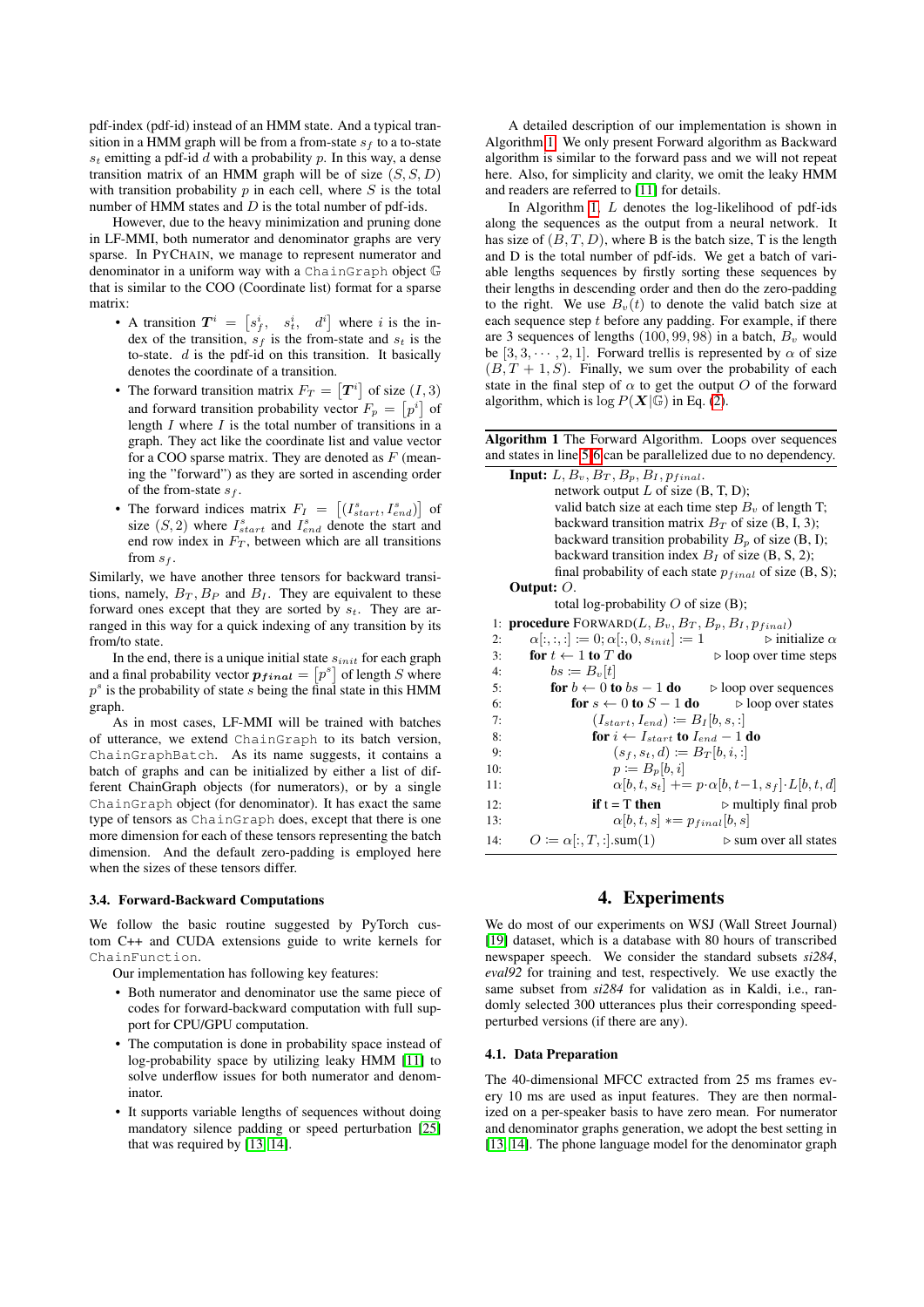is estimated using the training transcriptions (choosing a random pronunciation for words with alternative pronunciations in the phoneme-based setting), after inserting silence phones with probability 0.2 between the words and with probability 0.8 at the beginning and end of the sentences. We use a trivial monophone tree without CD (context-dependency) modeling and a 2-state-skip HMM topology.

#### 4.2. Model Architecture

As one of our motivations for this work is to show the generality of the LF-MMI training outside Kaldi, we use common components to build our model, which only includes 1D dilated convolution (CNN or TDNN) [\[26\]](#page-4-25), batch normalization [\[27\]](#page-4-26), ReLU [\[28\]](#page-4-27) and dropout [\[29\]](#page-4-28). They are stacked 6 times in the sequence of conv-BN-ReLU-dropout with residual connections and finally followed by a fully connected layer. The network is of input dimension 40 (MFCC) and output dimension 84 (number of pdf-ids). The hidden dimension is 640 for all other layers. The dropout rate is set to 0.2, and the convolutional layers are of kernel sizes of (3, 3, 3, 3, 3, 3), strides of  $(1, 1, 1, 1, 1, 3)$  (equivalent to a subsampling factor of 3 in the original LF-MMI), and dilations of  $(1, 1, 1, 3, 3, 3)$ .

#### 4.3. Training Schedule

For training schedule, we use Adam [\[30\]](#page-4-29) as the optimization method. The learning rate is set to start from  $10^{-3}$  and will be halved if no improvement on the validation set is seen at the end of each epoch, and finally fixed to  $10^{-5}$ . Similar to the findings in [\[14\]](#page-4-13), we also find out that curriculum training [\[31\]](#page-4-30) (i.e. training utterance from short to long) is very helpful to E2E LF-MMI training in terms of robustness and ease to converge. However, we only do curriculum training for the first 1 or 2 epochs to achieve the best randomness in training. Otherwise, we sort all sequences in the corpus by its length so that sequences with similar lengths would form a minibatch. In other words, we only do shuffle on the batch level. Finally the model with the best validation loss is selected for decoding.

#### 4.4. Empirical Results

We compare our results on WSJ *eval92* with the original E2E LF-MMI and other SOTA end-to-end ASR systems. As shown in Table [1,](#page-3-1) we not only achieve competitive results but also use a smaller number of parameters and much simpler structure. Note that we only use n-gram LMs for decoding, while the others (except Hadian et al. [\[14\]](#page-4-13)) use more powerful neural LMs.

Our implementation is also more efficient than the original one where extra time is wasted on the padded silence parts. Some might argue that since the Forward-Backward algorithm has a temporal dependency on its previous step, the longest sequence inside a batch will decide the computational time and thus our unequal length version will not make a difference on the efficiency. The explanation is, as shown in Algorithm [1,](#page-2-0) because we are doing parallel computation state-wise and sequence-wise, there would be at most  $\vec{B} \cdot S$  (128\*7, 398 = 946, 944 in our case) concurrent jobs on a GPU at once. However, there are much fewer CUDA cores in a modern GPU (e.g. 3584 for a NVIDIA GTX 1080 Ti in this experiment) which becomes the actual bottleneck for speed. As a result, the computational time will be proportional to the number of jobs we have in total.

Flexibility is another big advantages of our variable lengths supported implementation. Instead of modifying utterance lengths by either silence padding or speed perturbation, we are able to form any utterances into a minibatch to get the maximal flexibility and randomness in training. Note that simply doing zero-padding at the end of each utterance does not work easily because these padded features may not be necessarily aligned to the final states and would probably lead to a terrible alignment and thus degrade the results.

<span id="page-3-1"></span>Table 1: *WERs (%) on the WSJ without data augmentation.*

| $#$ Params $(M)$ | WER $(\%)$ |
|------------------|------------|
| 17               | 5.6        |
| $\sim$ 100       | 3.8        |
| 17               | 3.6        |
| 17               | 3.5        |
| 18               | 3.4        |
| 9.1              | 4.3        |
| 63               | 3.5        |
|                  |            |

For the completeness of comparison, we also do experiments on augmented data with a 2-fold speed perturbation (sp) as was originally required by [\[13\]](#page-4-12) and compare the results with other end-to-end systems with data augmentation. As shown in Table [2,](#page-3-2) we again match up to the results in Kaldi but with a smaller network.

<span id="page-3-2"></span>Table 2: *WERs (%) on the WSJ with data augmentation.*

| <b>System</b>                   | $#$ Params $(M)$ | WER $(\%)$ |
|---------------------------------|------------------|------------|
| An et al. [36]                  | 16               | 3.2        |
| Amodei et al. <sup>8</sup> [7]  |                  | 3.1        |
| Kriman et al. <sup>9</sup> [37] | 19               | 3.0        |
| Hadian et. al [14]              | 9.1              | <b>3.0</b> |
| <b>PYCHAIN</b>                  | 63               | 3.0        |

# 5. Conclusions and Future Work

We presented PYCHAIN, a PyTorch-based implementation of the end-to-end (alignment-free) LF-MMI training method for ASR. We used tensors to represent HMM graphs, which permits seamless transformation between Kaldi and PyTorch. Examples in PYCHAIN-EXAMPLE and ESPRESSO illustrate that PYCHAIN can be easily used in a project that includes building an ASR system from scratch, or extending an existing ASR system. We would like to support the use of PYCHAIN in such projects in the future.

Experiments on WSJ with simple networks exhibit the power of PYCHAIN. Work is underway to validate its performance on other benchmark tasks with new architectures.

We hope that our experience with PYCHAIN will inspire other efforts to build next-generation hybrid ASR tools. Possible next steps include extending PYCHAIN to support regular LF-MMI, log-space computations, and context-dependent acoustic units.

<span id="page-3-0"></span> $7$ The detailed configuration can been found in [https:](https://github.com/freewym/espresso/blob/master/examples/asr_wsj/run_chain_e2e.sh) [//github.com/freewym/espresso/blob/master/](https://github.com/freewym/espresso/blob/master/examples/asr_wsj/run_chain_e2e.sh) [examples/asr\\_wsj/run\\_chain\\_e2e.sh](https://github.com/freewym/espresso/blob/master/examples/asr_wsj/run_chain_e2e.sh).

<span id="page-3-4"></span><span id="page-3-3"></span><sup>8</sup>12k hours AM train set and common crawl LM.

<sup>9</sup>Data augmentation and pre-trained on LibriSpeech [\[38\]](#page-4-37) and [Mozil](https://voice.mozilla.org/en/datasets)[las Common Voice datasets.](https://voice.mozilla.org/en/datasets)